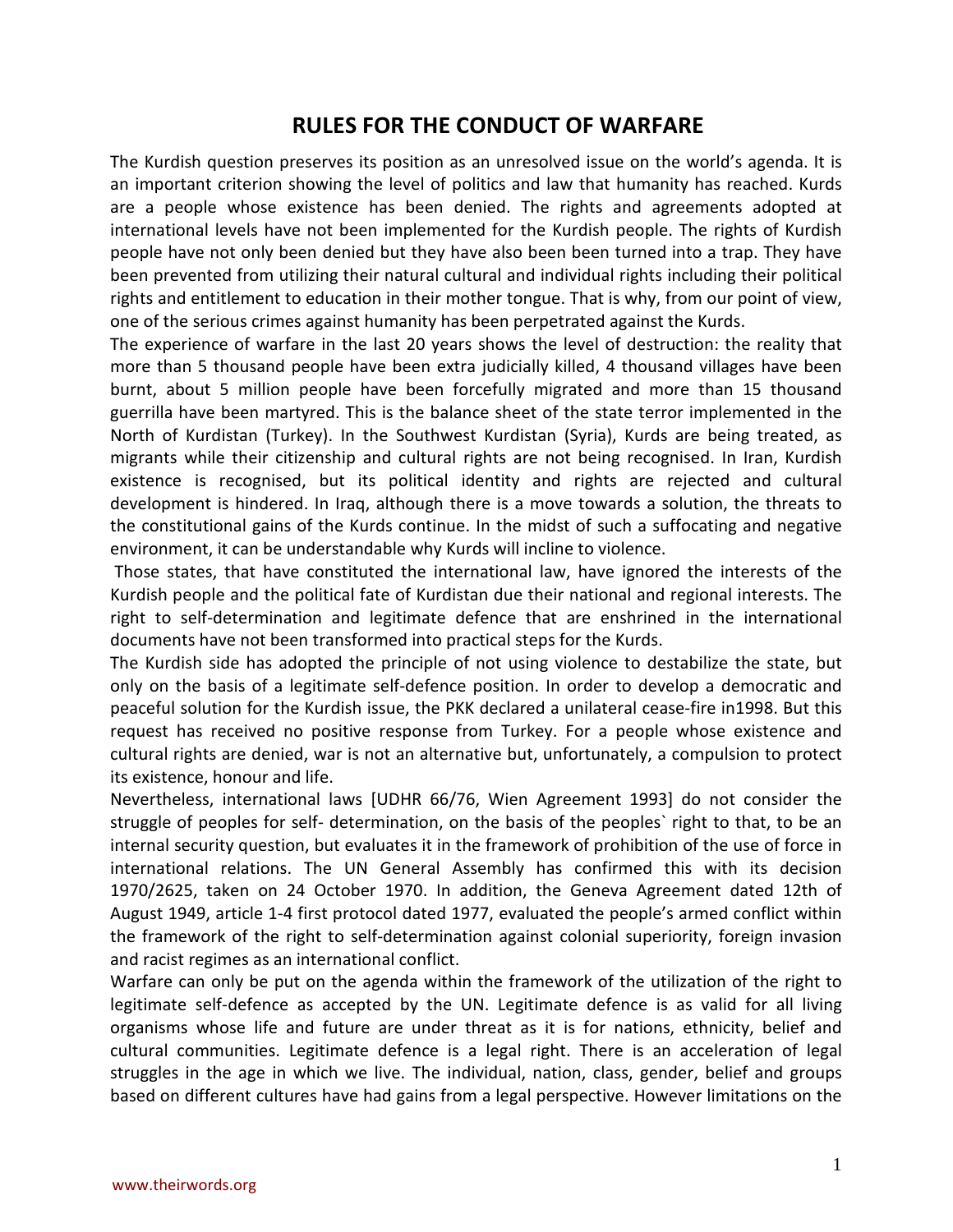utilization of natural democratic rights and the violent replies to such demands, constitute one of the fundamental problems of our world. Problems of application are observed including those states that have signed the international agreements. These norms are being indexed to the political plane hence they cannot play an active role in resolving the problems experienced by peoples.

This is why (whether it be in the world or in the Middle-East) many problems cannot be solved. The same reasons are effective in the unresolved status of the Kurdish question. It is inevitable that the right to legitimate defence is utilized against the regimes that rule Kurdistan. The states have ignored the people's natural rights, such as education in the mother tongue, and cultural and political rights.

The Kurdish side has prepared a comprehensive analysis of warfare and has reached strong conclusions in terms of what losses it brings to humanity and to nature. At the same time we are convinced that the sufferings experienced by civilians and non- military forces due to the actions of both sides in a conflict must be overcome. As the Kurdish freedom movement we declare our obligation to the UN Geneva agreement and the judgements of the International Court at Den Haag without the repetition of past mistakes and we call on all states related to the Kurdish question to comply with them.

## **a) General Verdict:**

Legitimate defensive warfare is fundamentally a self- defence to protect natural democratic rights. One can only resort to war to contribute to the solution of problems when the solution is blocked and to unlock political dead-ends. The legitimate defence strategy does not hold a meaningless, fetishist understanding of violence. On the contrary legitimate defence is a compulsory struggle strategy that is legally binding and will develop a political resolution. It guards the right to life of all living beings and does not act with the aim of killing.

Within the legitimate defence strategy organized forces of the state, military organizations and counter-organizations that support them with their armed forces and those establishments that participate in war, the warmongers and those who attack civilian people shall be targeted.

This strategy holds the right to retaliation within the framework of legitimate defence. All peoples have the right to defend themselves when they are confronted with an assault on their national or cultural values and are under threat of annihilation. The right to retaliation against such assaults is legitimate, as long as it does not exceed its aim and scope and is not contrary to international agreements.

Within the legitimate defence warfare civilians and defenceless people are not targeted. They must be protected and their lives must be guaranteed. In war the lives of those affected, such as the wounded and captured, are to be protected and medical treatment supplied it is essential to give the opportunity for international humanity organizations such as Red Cross and Red Crescent to work and to inspect freely.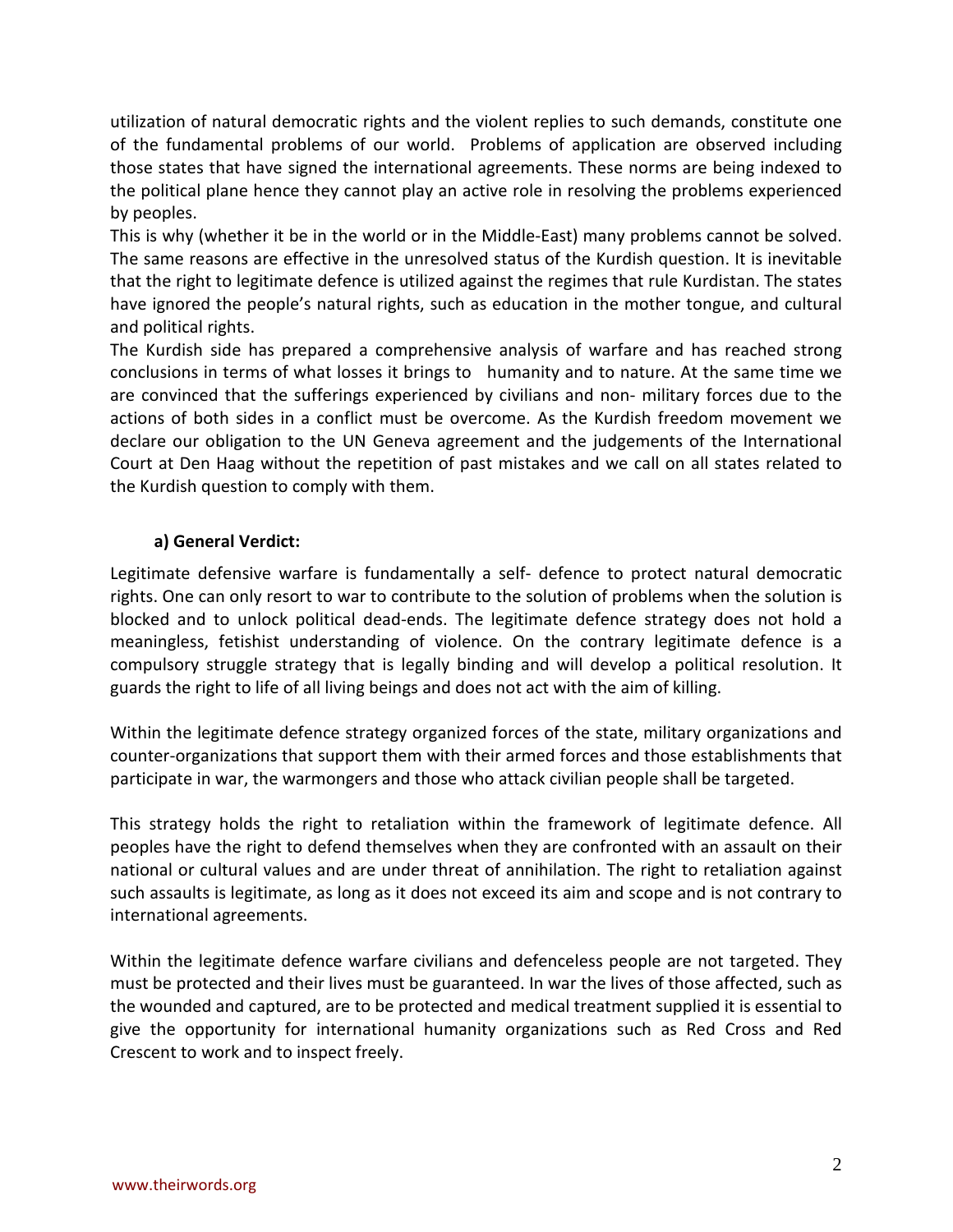In warfare international legal inspection shall be accepted. The work of the media will be safeguarded.

It shall give the opportunity for the formation of a war crimes commission on the basis of laws for war which will be adhered to by both sides and will be binding.

On the basis of international law on war crimes actions will be open to investigation by civil democratic organizations. During these it will be essential to protect the lives and material possessions of civil democratic establishments.

All parties form an investigation commission for internal breaches of rights.

Within the borders of state, the state and its policies are responsible for the actions of irregular forces.

## **b) With Regard to Civilians and Captives:**

The parties to the conflict shall protect the civilian population and its possessions and shall differentiate between the people and armed forces at all times. Civilians shall not be the targets of assaults.

Under no conditions can civilians be forced to migrate nor can they be prevented from going to their property or homes.

Respect will be shown to all people's rights, honour, beliefs and worship whether they have participated or not in the clashes.

Vehicles, which are necessary for the civil people to continue their lives, will not be attacked. An embargo on food will not be applied and destruction of food stocks will not be committed.

The lives, physical and mental integrity of those individuals who are out of the clashes or who have not directly participated in clashes shall be protected. Whatever their nationality, religious belief, cultural and sexual state they shall be protected at all times and without discrimination. All will be treated humanely.

The protection of children, women and elderly will be given a high priority. Children's right to education will not be restricted.

Those under the age of sixteen (16) will not take up arms and those under the age of eighteen (18) will not participate in armed clashes.

All respect will be shown to captives of war and to the lives, honour, individual rights and beliefs of civilians under the authority of the other party. These individuals shall be protected against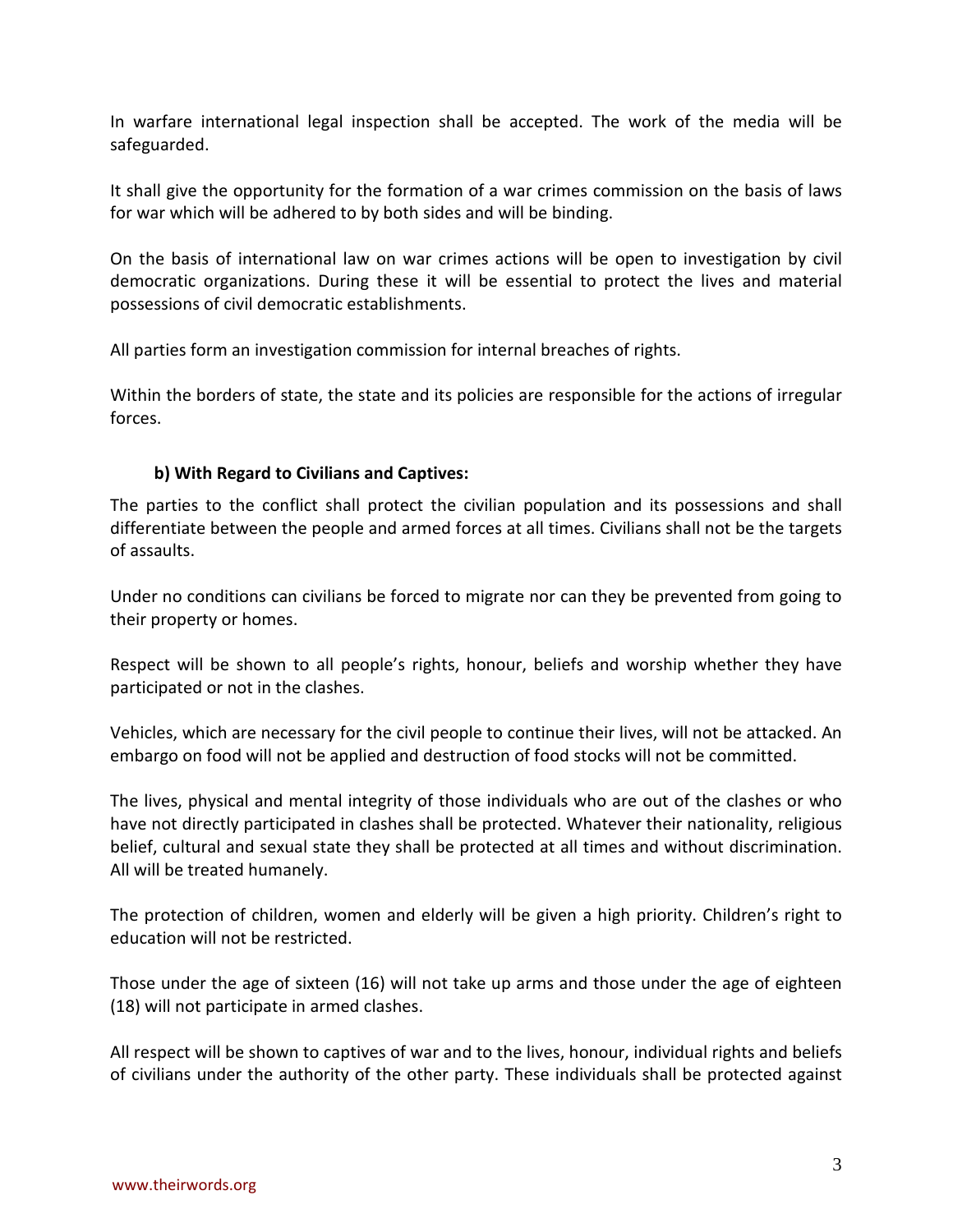all kinds of violence. Their rights to see, communicate and to obtain help from their families shall be protected.

All have the right to benefit from legal guarantees. No one can be held responsible for an action that they have not perpetrated. No one can be subjected to physical and mental torment and torture. No one can be subjected to racist and discriminatory practice.

No matter under what conditions there shall be any punishment without judgment. At the same time extra judicial executions shall be investigated and shall be accounted for.

Respect shall be shown to individuals' life and physical integrity (Murder, rape, disablement, torture and torment shall not be practiced).

Hostages will not be taken.

Crimes such as torture, rape, and compulsion to prostitution shall be subjected to the full weight of the law.

### **c) With Regard to Armed Conflicts:**

Weapons and eradication tools shall not be used excessively. Means and tools of warfare that cause needless losses shall be avoided.

Those who have surrendered, or due to other reasons have not involved in the conflict, shall not be killed or harmed.

In warfare (no matter under whose control the wounded and the sick are) they shall be brought to safety and treated. The signs of Red Cross and Red Crescent shall be accepted as protective signs.

Respect shall be shown to the dead in war times. No destruction of corpses shall be undertaken nor will they be exposed to the media or in places open to the public.

Those who die in war shall be handed over to their families.

Village guards and spies shall be surrendered and neutralized.

Suicide acts will not be committed.

In conflicts the neutralization rather than the killing of forces shall be taken to be fundamental.

Forests will not be burnt or otherwise destroyed